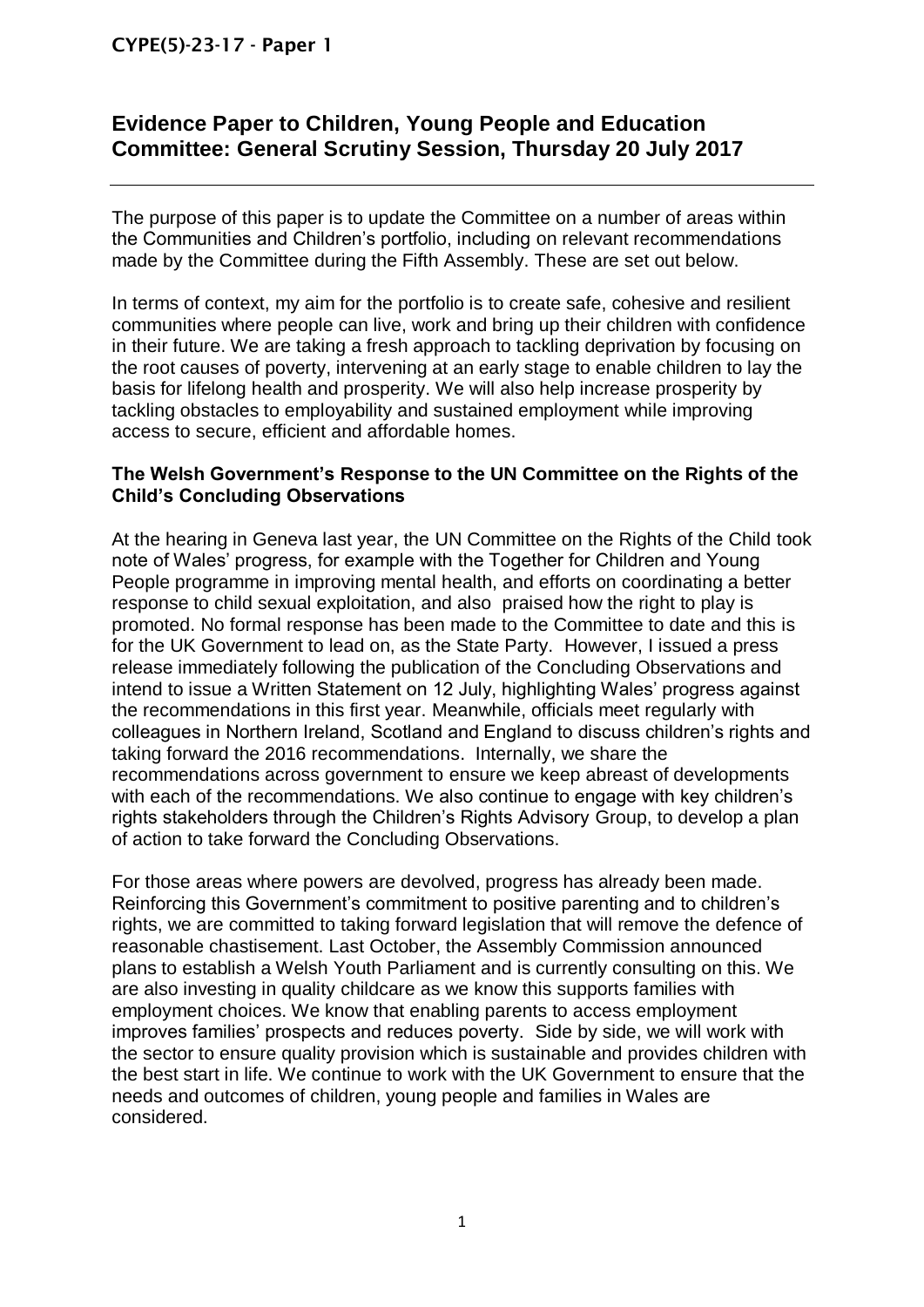# **The Child Poverty Strategy**

We are taking a whole government approach to prosperity for all, where it is no longer the sole responsibility of any single Minister. The Cabinet Secretary for Economy and Infrastructure has overall responsibility for the coordination of crosscutting measures to promote economic opportunity and individual Cabinet Secretaries lead in their respective portfolio areas. Tackling child poverty is a vital element of the Communities and Children's portfolio.

Our 2015 child Poverty Strategy sets out five strategic objectives which are:

- 1. To reduce the number of families living in workless households, as children living in workless households are particularly at risk of living in poverty.
- 2. To increase the skills of parents and young people living in low-income households so they can secure well-paid employment and in-work progression, as in-work poverty is a growing issue.
- 3. To reduce the inequalities which exist in the health, education and economic outcomes of children and families by improving the outcomes of the poorest. Preventing poverty is fundamental to our long term vision for supporting low income households.
- 4. To use all available levers to create a strong economy and labour market, which supports the tackling poverty agenda and reduces in-work poverty in Wales.
- 5. To support families living in poverty to increase household income through debt and financial advice, action to address the "poverty premium" (where households pay disproportionally more for goods and services) and action to mitigate the impacts of welfare reform.

The objectives are based on what the evidence tells us around where we can have most impact, in terms of improving outcomes for low income families. They also reflect the policy levers available to the Welsh Government. The strategy also identifies five key priority areas where we can do more with the levers available to the Welsh Government to improve outcomes for low income households in the here and now. These areas are childcare, housing and regeneration, mitigating the impacts of welfare reform, in-work poverty and food poverty.

#### Ambition to Eradicate Child Poverty

Last December, we recognised that Welsh Government would not be able to deliver its ambition to eradicate child poverty by 2020. This ambition depended heavily on the actions of the UK Government and wider UK economic circumstances.

The fiscal powers over the welfare system which are needed to bring about any significant change in levels of child poverty, do not sit with Welsh Government, so we need to focus on what we can achieve with the levers we have available. However, our ambition to eradicate child poverty is not in doubt and our 2010 Children and Families (Wales) Measure will continue to provide the legislative framework for tackling child poverty in Wales. As you are aware, this places a duty on Welsh Ministers and named public bodies to set objectives for tackling child poverty.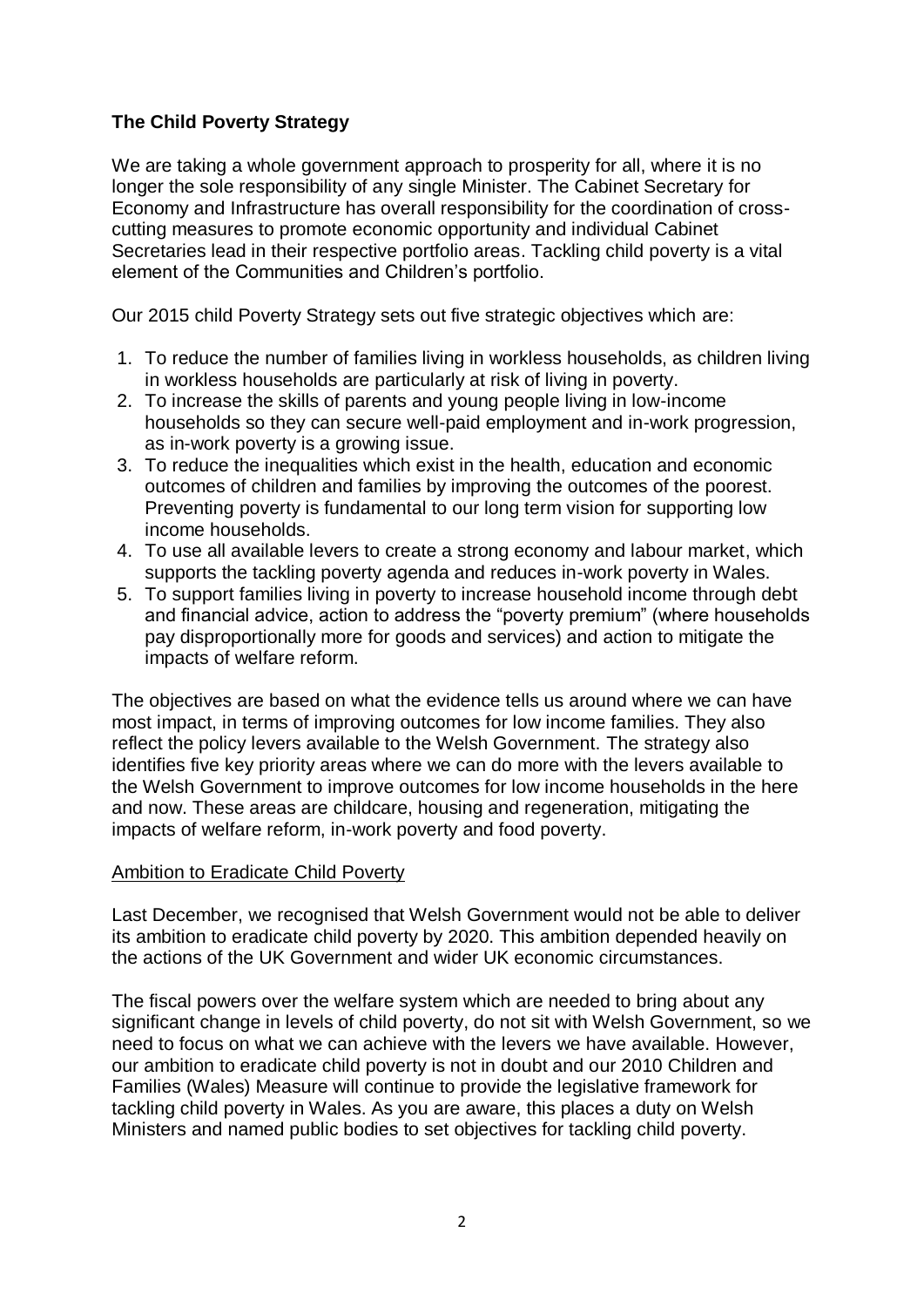Both Adverse Childhood Experiences (ACEs) and child poverty can have an impact on outcomes for children, but they are not the same thing. Sometimes ACEs, such as parental conflict and separation, poor mental health and substance misuse, can have an impact on levels of poverty. Dealing with ACEs is therefore a fundamental strand of our approach to tackling child poverty and building the resilience of children and young people. Work on ACEs will be taken forward alongside actions which support the delivery of the objectives of the Child Poverty Strategy. However, ACEs are not limited to those living in poverty, which is why programmes such as Families First are so important, with their universal availability. Early intervention and promoting positive parenting are key to tackling neglect. Our programmes such as Flying Start and Families First, together with our Parenting: Give it Time campaign, are aimed at providing parents with the tools to give their children the best start in life.

## **The New Approach to Building Resilient Communities**

We recognise the many individual success stories attributed to Communities First but it has not had an impact on overall poverty levels in Wales, which remain stubbornly high. Change is difficult but we must take the tough decisions to deliver a new approach which deals with the root causes of poverty and which is not limited by postcode.

We are taking a whole-government approach to building resilient communities. This is focusing on the three key areas of early years, employment and empowerment: developing communities that can offer children the best start in life; communities that are ready and able to work; and communities that are empowered and engaged, as well as being safe and strong.

Prosperity brings security to individuals, families and communities. Resilient communities need to be underpinned by good quality local employment, connected infrastructure and skills for work. Communities for Work and Lift are key employability support programmes targeting our most deprived communities. PaCE complements this by delivering its services to parents across the rest of Wales. To date the Communities for Work, PaCE and Lift programmes across Wales have supported over 11,000 individuals with over 3,500 entering employment, ahead of their targets.

#### **The Work of the Ministerial Advisory Group on Improving Outcomes for Looked After Children**

I established the Improving Outcomes for Children Ministerial Advisory Group to improve outcomes for looked after children and identify what early and preventative action could be taken to support families and children at the edge of care. The work of the Ministerial Advisory Group is underpinned by three themes, these are:

- Preventing children entering care and early intervention
- Improving outcomes for children already in care, and:
- Supporting care leavers to successful futures and independent living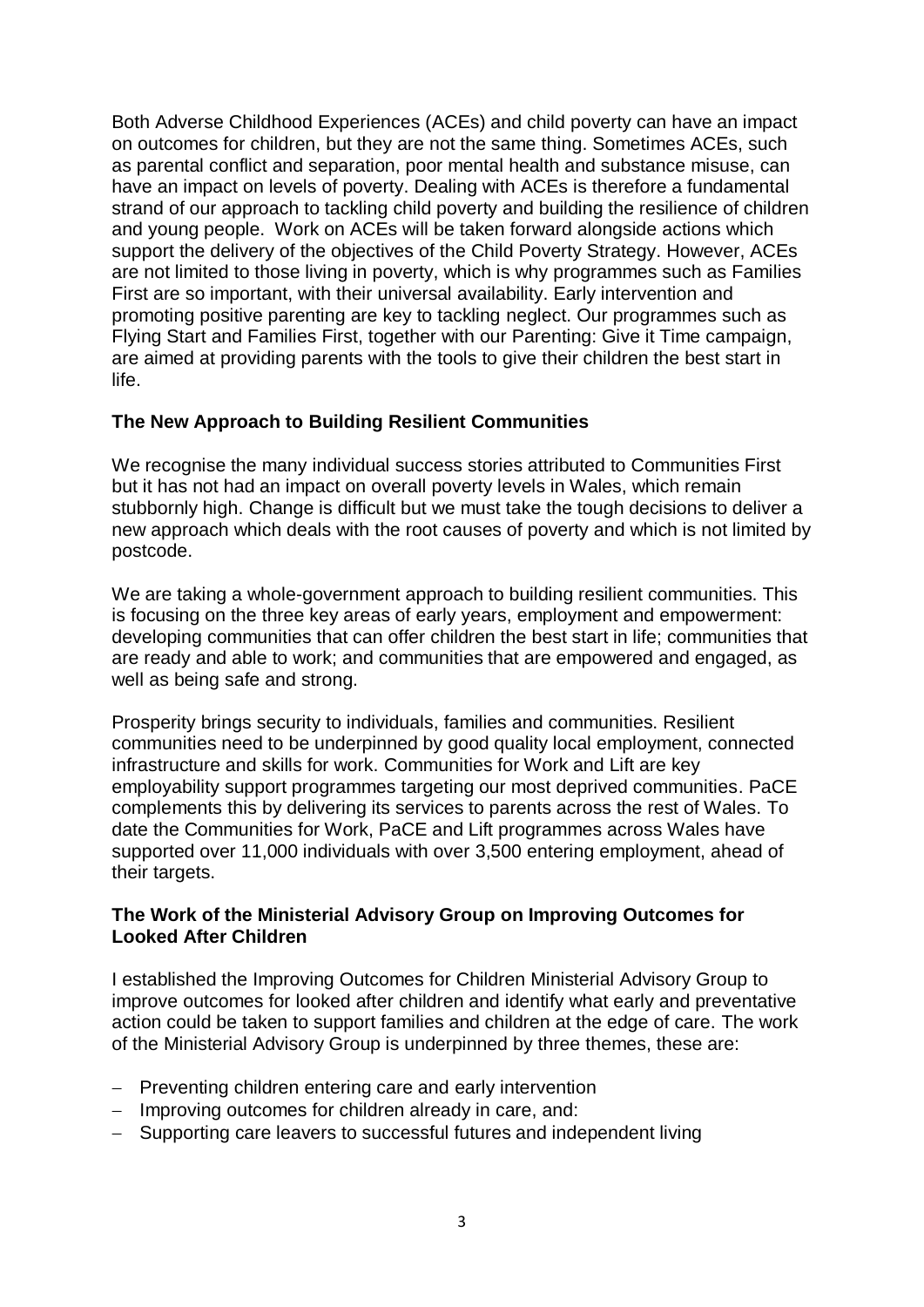The Group is taking forward a number of work strands as part of their wide-reaching work programme covering research, developments and improvements to professional practice.

## £1 million St. David's Day Fund

I recently announced a recurrent £1 million St David's Day Fund to help support young people aged 16-25, who are or have been in local authority care, access opportunities that lead them towards independent and successful lives.

The fund is to be administered flexibly and creatively by local authorities, to meet the needs of their young people in the same way that birth parents support their children including the 'bank of mum and dad' role. This could mean providing financial support for setting up home, equipment for education, training or employment, paying for transport, activities which help to remove social isolation and so on.

#### £8 million Budget Consequential for Looked After Children

In May, I announced around £8 million of new money from the UK Budget social care consequential which further support looked after children and accelerate the continuing work programme of the Ministerial Advisory Group. It has been allocated to:

- $-$  Expand Edge of Care Services (£5 million)
- Expand the Reflect project across Wales (£850,000)
- Support Care Leavers by:
	- (i) extending the provision of personal advisers up to age 25 (£1 million); and
	- (ii) supporting local authorities in their provision of work placements/traineeships for young people in their care (£625,000)
- (iii) Implement the National Fostering Framework (£400,000)

A three year change programme is also being developed to maximise the benefits from the UK Budget social care consequential and help deliver our shared vision for looked after children and care leavers in Wales.

#### **The Development of the Childcare Offer for Wales**

Development of the Childcare Offer for Wales is progressing well, with early implementation in seven local authorities from September. Gwynedd and Anglesey are working on a joint scheme, and the remaining five authorities are Blaenau Gwent, Caerphilly, Flintshire, Rhondda Cynon Taff and Swansea

The offer will provide 30 hours of combined early education and childcare for three and four year olds whose parents are eligible. For the purposes of early implementation, a 'working parent' refers to parents and guardians who are working and earn, on average, a weekly minimum amount equivalent to 16 hours at national minimum wage (NMW) or national living wage (NLW). Both parents in a two parent family, or the sole parent in a lone parent family, will need to meet this requirement. Our definition of 'working' includes those who are employed or self-employed, and parents on zero hour contracts, where they can demonstrate they meet the minimum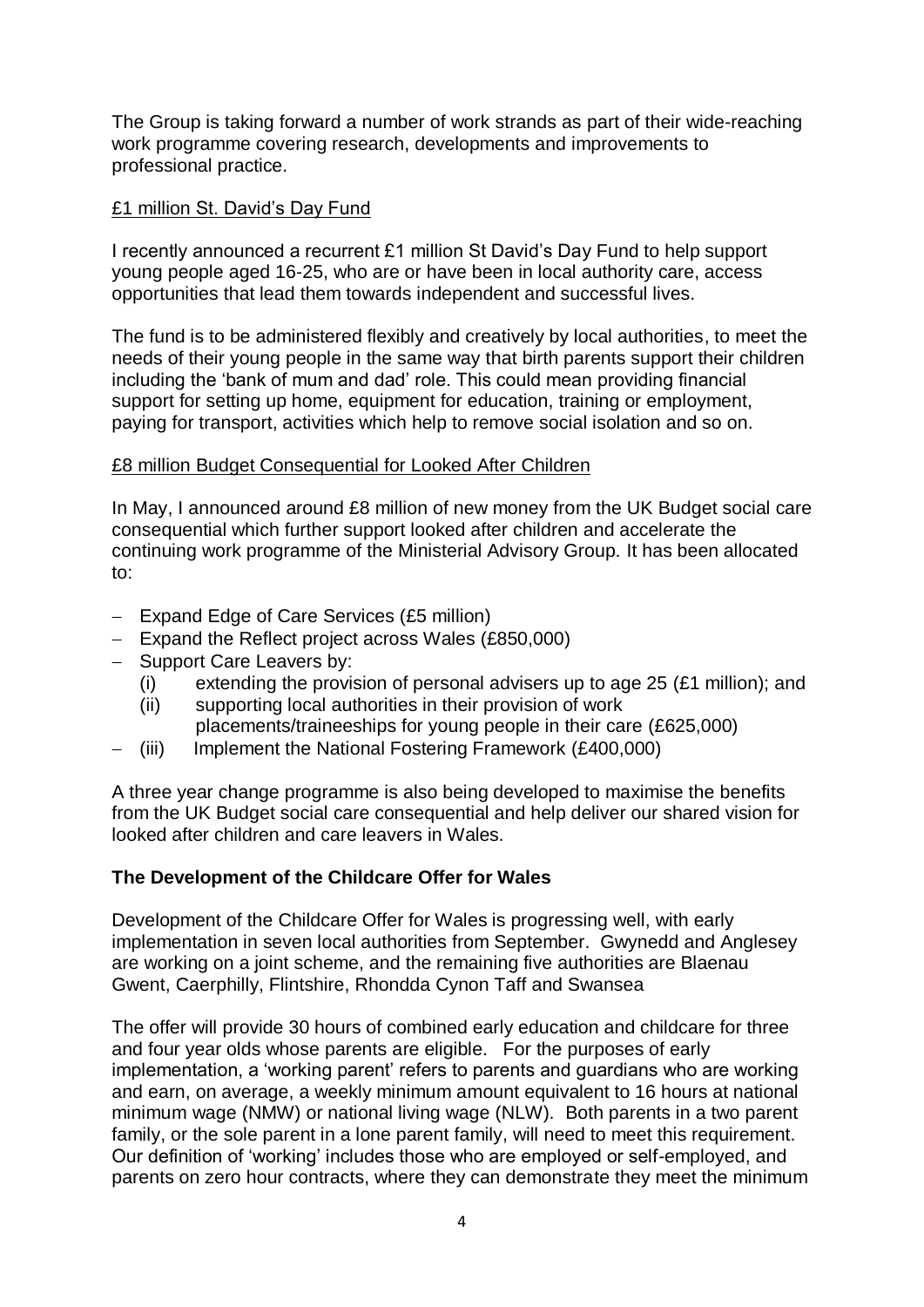earnings over a three month period. Detailed guidance for the seven early implementer local authorities was published on our website on 12 June.

I can confirm that any childcare provider who is registered with and inspected by the Care and Social Services Inspectorate Wales, or OFSTED in England, will be able to deliver the childcare element of the offer from September. Whilst the parent and child must live within one of the specified areas within the seven early implementer authorities, the childcare element of the offer can be delivered by any registered childcare setting, regardless of location. I have also confirmed providers will receive £4.50 per hour for the childcare provision under the offer. This will be a single funding rate across all seven early implementer local authorities, ensuring clarity and consistency of the childcare offer for every parent and provider.

We expect the offer to be available to around 5,000 children in this first year of early implementation, and all seven authorities open for applications from qualifying parents in June 2017. Blaenau Gwent will be testing the offer across the whole authority, with testing happening in specific locations across the other six.

Learning from these early implementers will be important in helping us fine-tune policies and systems prior to a wider roll-out. We will therefore be undertaking rigorous monitoring and evaluation of the early implementation of the childcare offer across all seven early implementer local authorities. A contract for independent evaluation is currently out to tender and will be awarded in July.

As well as working with our early implementers to begin delivering the offer, we are working on the arrangements for full roll out. The First Minister confirmed I will bring forward a Bill in relation to the offer next year. This Bill will be concerned with the application, eligibility checking and payment processes, ensuring the relevant data collection processing and protection systems are in place.

#### **Updates to Recommendations Made by the Committee During the Fifth Assembly**

In respect of the recommendations from the Committee's report into Statutory Advocacy Provision (published in February 2016), a Local Government Technical Group was established (led by ADSS Cymru and the WLGA) to develop an Implementation Plan to progress this work, looking at how best local authorities and regions could be supported and to identify the actions required in order to achieve a national approach. Here, the Welsh Government is funding an Implementation Manager to work with each of the regions.

At a meeting of the Strategic Leadership Group (SLG) on 13 June the WLGA and ADSS Cymru presented the significant progress that has been made by local authorities over recent months. All six regions have now fully committed to implement the National Approach in full and have arrangements in place to enable this. The Welsh Government agreed to provide up to £550,000 to the regions through a regional grant for years 2017/18 and 2018/19 and all regions have received their grant letters.